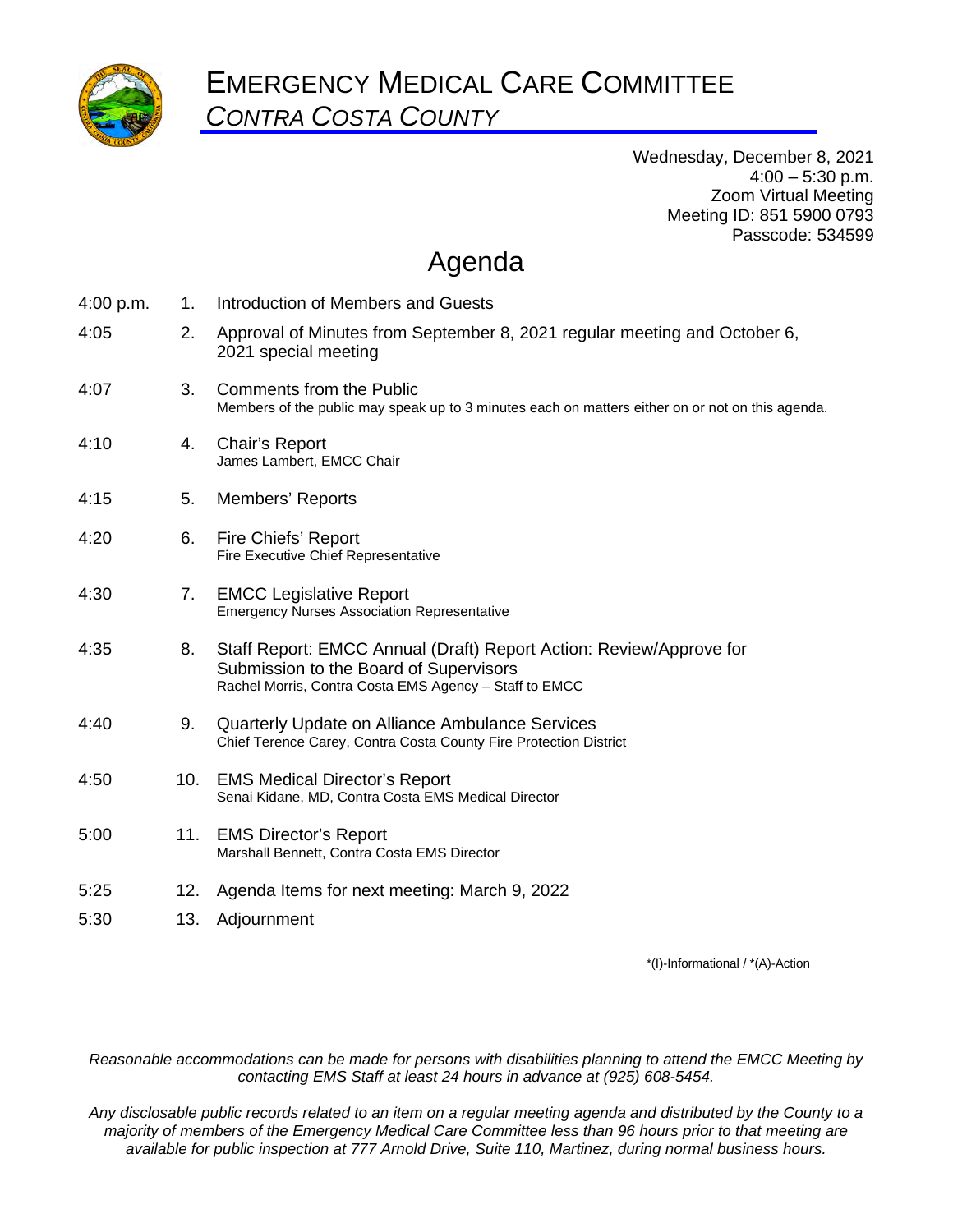

# **Meeting Minutes**

|                                                                                         | September 8, 2021                                                 |  |  |  |  |
|-----------------------------------------------------------------------------------------|-------------------------------------------------------------------|--|--|--|--|
| <b>Members Present Representing</b>                                                     |                                                                   |  |  |  |  |
| <b>Executive Committee:</b>                                                             | <b>STAFF PRESENT</b>                                              |  |  |  |  |
| Vice Chair: Kacey Hansen Trauma Center (CC Contract)                                    | Joanny All Contra Costa County EMS                                |  |  |  |  |
| James Lambert Hospital Council Bay Area Division                                        | Kristen Cline Contra Costa County EMS                             |  |  |  |  |
| Ellen Leng Alameda-Contra Costa Medical Association                                     | Aaron Doyle Contra Costa County EMS                               |  |  |  |  |
|                                                                                         | Geoff Martin Contra Costa County EMS                              |  |  |  |  |
| Rea Anne Arcangel American Heart Association                                            | Rachel Morris Contra Costa County EMS                             |  |  |  |  |
| Marshall Bennett EMS Agency Director                                                    | Lisa Vajgrt-Smith Contra Costa County EMS                         |  |  |  |  |
| Archie Bowles District II                                                               |                                                                   |  |  |  |  |
| Terence Carey Contra Costa Fire Chiefs' Association                                     |                                                                   |  |  |  |  |
| Jack Clapp Public Provider Field Paramedic                                              | <b>OTHERS PRESENT</b>                                             |  |  |  |  |
| Joseph Gorton Public Managers' Association                                              | Peter Benson Contra Costa County Fire Protection District         |  |  |  |  |
| Senai Kidane EMS Agency Medical Director                                                | Joe Greaves Alameda-Contra Costa Medical Association              |  |  |  |  |
| David Lilienstein Emergency Dept. Physicians (CC Receiving                              | Harris Hennig Norcal Ambulance                                    |  |  |  |  |
| Hospital)                                                                               | Ari Kestler John Muir Medical Center                              |  |  |  |  |
| Angie Linsangan District V                                                              | Jennifer Larault Norcal Ambulance                                 |  |  |  |  |
| Denise Pangelinan Communications Center Managers' Assoc.                                | Lance Maples San Ramon Valley Fire Protection District            |  |  |  |  |
| Karin Schnaider District III                                                            | Aaron McAlister Contra Costa County Fire Protection District      |  |  |  |  |
| Jim Selover Ambulance Providers (CC Contract)                                           | Anastasia Pieda Norcal Ambulance                                  |  |  |  |  |
| Allan Tobias District IV                                                                | Jill Ray District II                                              |  |  |  |  |
|                                                                                         | Rebecca Rozen Hospital Council of Northern and Central California |  |  |  |  |
| <b>Members Absent Representing</b>                                                      | Coleen Seymour Norcal Ambulance                                   |  |  |  |  |
| <b>Executive Committee:</b>                                                             | Scott Wannamaker Contra Costa County Fire Protection District     |  |  |  |  |
| Chair: Jon King Police Chiefs' Association                                              |                                                                   |  |  |  |  |
|                                                                                         |                                                                   |  |  |  |  |
| Joseph Drago Air Medical Transportation Provider                                        |                                                                   |  |  |  |  |
| Michael Lyons Private Provider Field Paramedic<br>CJ Price Emergency Nurses Association |                                                                   |  |  |  |  |
| Jason Vorhauer Contra Costa Office of the Sheriff                                       |                                                                   |  |  |  |  |
|                                                                                         |                                                                   |  |  |  |  |
|                                                                                         |                                                                   |  |  |  |  |

## **Committee Vice Chair Hansen** called the meeting to order at 4:05 p.m.

| 1.             | Introduction of Members and Guests                                                                                              |
|----------------|---------------------------------------------------------------------------------------------------------------------------------|
|                | Roll Call                                                                                                                       |
| 2.             | Approval of Minutes from June 9, 2021                                                                                           |
|                | Member Carey motioned to approve the minutes from June 9, 2021. Member Leng seconded; none opposed. Motion passed.              |
|                | June 2021 minutes are approved.                                                                                                 |
| $\mathbf{3}$ . | Comments from the Public                                                                                                        |
|                | No Comments                                                                                                                     |
| 4.             | Chair's Report                                                                                                                  |
|                | No Report                                                                                                                       |
| 5.             | Staff Report: Advisory Body Meetings Update                                                                                     |
|                | Staff Morris referenced a page in the materials packet containing new rules for participating in Advisory Meetings by           |
|                | teleconference (virtually), which will be effective October 1, 2021. The Brown Act permits Advisory Body members to             |
|                | participate in the body's meetings virtually, but certain requirements must be met. These requirements include quorum           |
|                | required; agenda requirement that all teleconference locations must be listed; agenda requirement that meeting agenda must      |
|                | be posted at all teleconference locations 96 hours in advance of the meeting; public participation at remote location(s); and,  |
|                | role call voting.                                                                                                               |
| 6.             | Members' Reports                                                                                                                |
|                | - Member Leng reported that she will be stepping out of the role of base hospital medical director, and Dr. Ari Kestler will be |
|                | taking over. Her plan is to continue on the EMCC, and she hopes also to have Dr. Kestler participate.                           |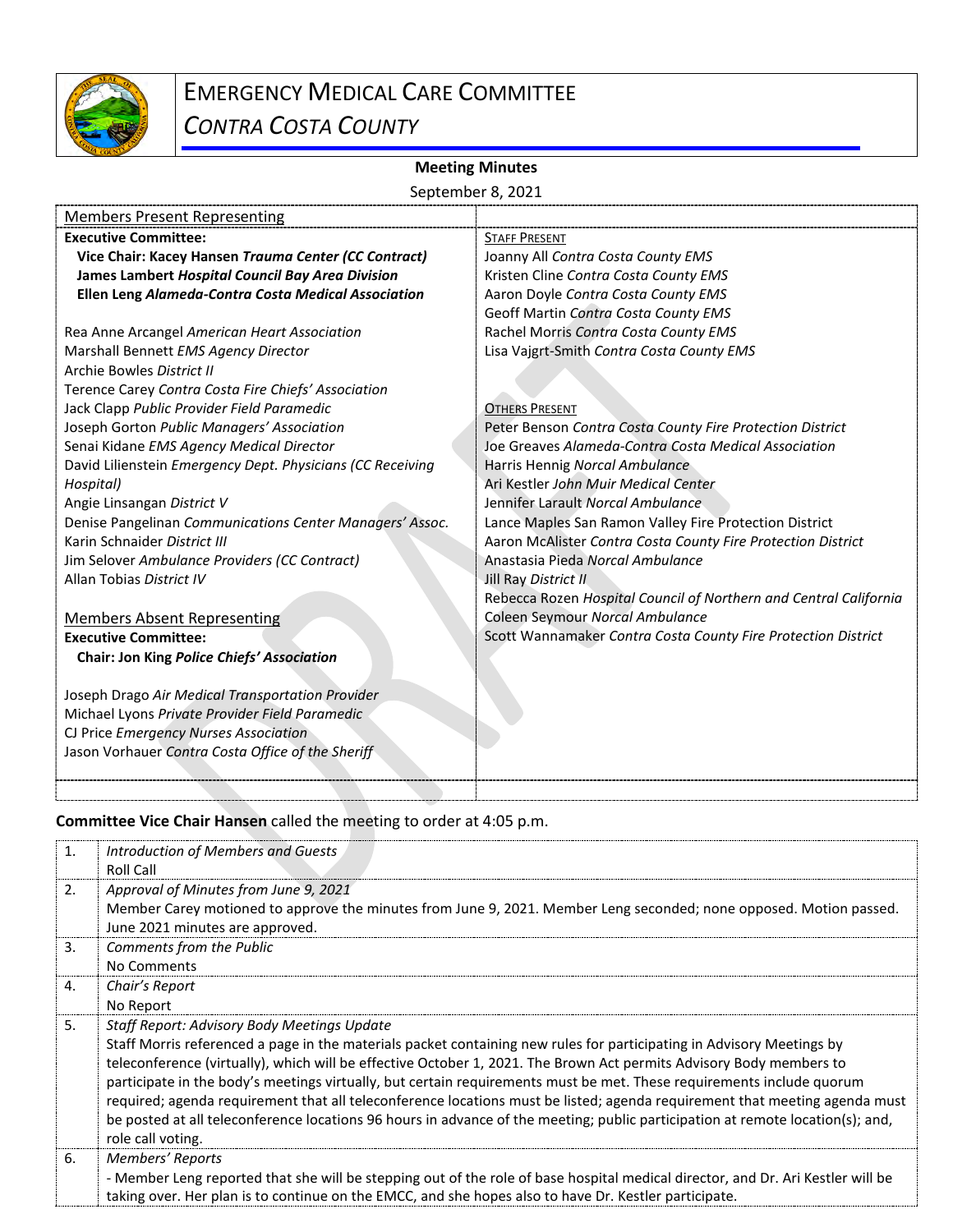|     | - Member Pangelinan presented the slate of officers for the 2021-2023 term as follows: Chair - Member Lambert; Vice Chair -                                                                |
|-----|--------------------------------------------------------------------------------------------------------------------------------------------------------------------------------------------|
|     | Member Leng; Non-Officer - Member Hansen. Currently the fourth position of an additional Non-Officer member is vacant.                                                                     |
|     | Member Hansen asked for a motion to approve the current slate of nominations. Member Lambert motioned to approve the                                                                       |
|     | nominations and added that he would like to nominate Member Lilienstein for the open Non-Officer position. Member                                                                          |
|     | Lilienstein motioned to approve, seconded by Member Carey; none opposed; motion passed.                                                                                                    |
| 7.  | Fire Chiefs' Report - Chief Terry Carey, Contra Costa County Fire Protection District (CCCFPD)                                                                                             |
|     | On behalf of the Contra Costa County Fire Chiefs, Member Carey brought one item forward to report on: the Ambulance                                                                        |
|     | Ordinance. The Contra Costa County Fire Chiefs have written a letter sent to Member Bennett as Director of the LEMSA, and                                                                  |
|     | submitted a copy to Staff Morris requesting it be part of the record for this meeting. The Contra Costa County Fire Chiefs                                                                 |
|     | support the concept of the update to the Ambulance Ordinance, but do not support the update as written. The reason for that                                                                |
|     | is right now San Ramon Valley Fire Protection District, Moraga-Orinda Fire District, and the Alliance all have documents they                                                              |
|     | are obligated to follow, and this updated ambulance ordinance would be another onerous layer. The LEMSA has stated it                                                                      |
|     | wants to address some issues with private ambulance companies, and the Contra Costa County Fire Chiefs would support the                                                                   |
|     | proposed ambulance ordinance if it includes language to exclude San Ramon Valley Fire Protection District, Moraga-Orinda                                                                   |
|     | Fire District, Contra Costa County Fire District as well as the Alliance.                                                                                                                  |
| 8.  | Health Care Coalition Biannual Report to EMCC                                                                                                                                              |
|     | Health Services staff Lisa Vajgrt-Smith provided the biannual report of Contra Costa Med-Health Preparedness Coalition (HPP                                                                |
|     | Emergency Preparedness) activities. The report has been included in the meeting materials packet. Report highlights included                                                               |
|     | 2020-2021 Coalition activities; Hospital Preparedness Program (HPP) deliverables for fiscal year 2020-2021 including COVID-19                                                              |
|     | response related activities, program requirements, COVID-19 HPP supplemental funds of which a majority went to the                                                                         |
|     | hospitals, and extra funding went towards an upgrade of First Watch and funding towards administrative support positions;                                                                  |
|     | and an update on the Contra Costa Medical Reserve Corps (MRC) including growth of the unit, overview of COVID-19                                                                           |
|     | vaccination missions, overview of MRC activities showing number of volunteers, volunteer hours, and economic impact. The                                                                   |
|     | MRC has recently started training focused on mental health education and burn out education at facilities. So far five facilities                                                          |
|     | have been trained totaling 20 staff, with nine more facilities signed up. For vaccinations, clinics have been scheduled over the                                                           |
|     | past 38 consecutive weeks, over 30,000 COVID-19 injections have been given over the last eight-month period, and this week                                                                 |
|     | will pass the 100 <sup>th</sup> clinic with the Equity Vaccination Team.                                                                                                                   |
| 9.  | <b>EMCC Legislative Update</b>                                                                                                                                                             |
|     | No Report                                                                                                                                                                                  |
| 10. | Quarterly Update on Alliance Ambulance Services - Chief Terry Carey, Contra Costa County Fire Protection District (CCCFPD)                                                                 |
|     | No Report                                                                                                                                                                                  |
| 11. | EMS Medical Director's Report - Senai Kidane, MD, Contra Costa EMS Agency Medical Director                                                                                                 |
|     | - Field Treatment Guideline changes for 2022, including introduction of TXA, have been approved and training is currently                                                                  |
|     | being finalized that will be included in 4 <sup>th</sup> quarter training.                                                                                                                 |
|     | - In two weeks, the LEMSA will reach the one-year anniversary of the novel Buprenorphine in the field trial. The medication                                                                |
|     | has shown to be effective in the management of opiate withdrawal, and long term as part of a treatment plan to prevent                                                                     |
|     | overdose related deaths. A lot of other counties within California and from other states are trying to emulate the program.                                                                |
|     | - Treatment field guidance has been updated, specifically a policy that allows paramedics to identify low-risk EMS patients with                                                           |
|     | possible or confirmed COVID-19 and advise them they do not need emergency department care or 911 transport after a                                                                         |
|     | thorough assessment. This policy update comes from a State Emergency Declaration in response to impacts from the COVID<br>pandemic. The LEMSA will continue to monitor the situation.      |
|     | EMS Director's Report - Marshall Bennett, Contra Costa EMS Agency Director                                                                                                                 |
| 12. |                                                                                                                                                                                            |
|     | - Director Bennett thanked Member Leng for her service and time.<br>- For the ambulance ordinance item, the letter that Member Carey referenced in his Fire Chiefs report, and a follow-up |
|     | response letter from the LEMSA did not meet the time requirement set by the Brown Act to be included in this meeting's                                                                     |
|     | agenda. It will be included on the next meeting agenda for discussion. Bennett thanked the fire agencies for their time during                                                             |
|     | this process of updating the ordinance and recognized it has been a complex process. The LEMSA received a lot of good                                                                      |
|     | feedback from the fire agencies. For the letter he received from the Fire Chiefs, he hopes his response will clarify some issues                                                           |
|     | that were brought up. Materials for the ordinance update, including a link to the public comment page for the ambulance                                                                    |
|     | ordinance was sent to the EMCC prior to this meeting for review. EMS Staff Doyle gave a presentation on the proposed                                                                       |
|     | ambulance ordinance update. His presentation included highlights of proposed changes. All changes can be found of the public                                                               |
|     | comment page of the LEMSA website.                                                                                                                                                         |
| 13. | Proposed agenda item(s) for December 8, 2021                                                                                                                                               |
|     | Member Bennett requested to schedule a special meeting one month out from today's meeting to discuss and vote on the                                                                       |
|     | proposed ambulance ordinance. Vice Chair Hansen answered that a special meeting will be scheduled. Questions were asked                                                                    |
|     | and answered about if there is a certain timeframe a vote must occur, and if any new information could potentially change the                                                              |
|     |                                                                                                                                                                                            |
|     |                                                                                                                                                                                            |
| 14. | information the EMCC has prior to a vote.<br>Adjournment at 5:05 pm                                                                                                                        |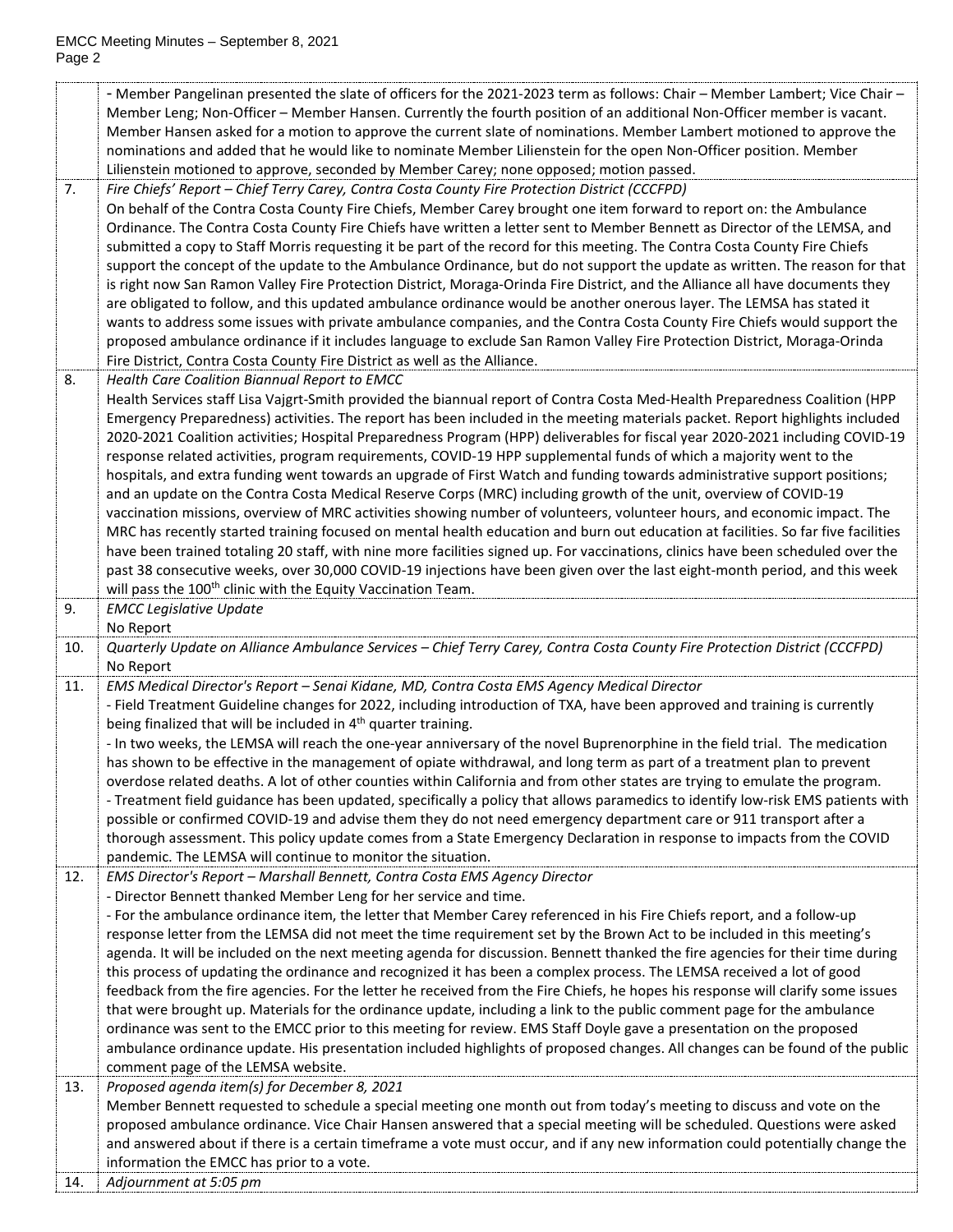

# **SPECIAL MEETING**

## **Meeting Minutes**

October 6, 2021

| <b>Members Present Representing</b>                        |                                                                   |
|------------------------------------------------------------|-------------------------------------------------------------------|
| <b>Executive Committee:</b>                                | <b>STAFF PRESENT</b>                                              |
| Chair: Jon King Police Chiefs' Association                 | Joanny All Contra Costa County EMS                                |
| James Lambert Hospital Council Bay Area Division           | Aaron Doyle Contra Costa County EMS                               |
| Ellen Leng Alameda-Contra Costa Medical Association        | Ben Keizer Contra Costa County EMS                                |
|                                                            | Jeanne Kerr Contra Costa County EMS                               |
| Rea Anne Arcangel American Heart Association               | Rachel Morris Contra Costa County EMS                             |
| Marshall Bennett EMS Agency Director                       | Brandon Rowley Contra Costa County EMS                            |
| Archie Bowles District II                                  | Michelle Voos Contra Costa County EMS                             |
| Terence Carey Contra Costa Fire Chiefs' Association        |                                                                   |
| Jack Clapp Public Provider Field Paramedic                 | <b>OTHERS PRESENT</b>                                             |
| Senai Kidane EMS Agency Medical Director                   | Laura Begin San Ramon Valley Fire Protection District             |
| David Lilienstein Emergency Dept. Physicians (CC Receiving | Ken Campo San Ramon Valley Fire Protection District               |
| Hospital)                                                  | Joe Greaves Alameda-Contra Costa Medical Association              |
| Michael Lyons Private Provider Field Paramedic             | Harris Hennig Norcal Ambulance                                    |
| Karin Schnaider District III                               | Eric Larimer Norcal Ambulance                                     |
| Jim Selover Ambulance Providers (CC Contract)              | Mae Lum Alameda-Contra Costa Medical Association                  |
| Allan Tobias District IV                                   | Chad Newland American Medical Response                            |
| Jason Vorhauer Contra Costa Office of the Sheriff          | Scott Newlin American Medical Response                            |
|                                                            | Anastasia Pieda Norcal Ambulance                                  |
| <b>Members Absent Representing</b>                         | Jill Ray District 2                                               |
| <b>Executive Committee:</b>                                | Rebecca Rozen Hospital Council of Northern and Central California |
| Vice Chair: Kacey Hansen Trauma Center (CC Contract)       | Coleen Seymour Norcal Ambulance                                   |
|                                                            |                                                                   |
| Joseph Drago Air Medical Transportation Provider           |                                                                   |
| Joseph Gorton Public Managers' Association                 |                                                                   |
| Angie Linsangan District V                                 |                                                                   |
| Denise Pangelinan Communications Center Managers' Assoc.   |                                                                   |
| CJ Price Emergency Nurses Association                      |                                                                   |
|                                                            |                                                                   |
|                                                            |                                                                   |

# **Committee Chair King** called the meeting to order at 4:06 p.m.

| 1. | Introduction of Members and Guests                                                                                                                                                                                                                                                                                                                                                                                                                                                                                                                                                                                                                                                                                                                                                                                                                                                     |
|----|----------------------------------------------------------------------------------------------------------------------------------------------------------------------------------------------------------------------------------------------------------------------------------------------------------------------------------------------------------------------------------------------------------------------------------------------------------------------------------------------------------------------------------------------------------------------------------------------------------------------------------------------------------------------------------------------------------------------------------------------------------------------------------------------------------------------------------------------------------------------------------------|
| 2. | Discussion and vote on Brown Act Update: New Public Meeting Teleconferencing Rules - AB 361 Resolution<br>Staff Morris gave an update to the Brown Act report given at the September EMCC meeting, reporting that the County since<br>sent out revised guidance saying bodies can continue to meet virtually as they have been doing since March of 2020, but must<br>adopt a resolution to implement AB 361 to authorize emergency teleconference meetings for 30 days. Guest Jill Ray with<br>Board of Supervisors District 2 commented that the Board of Supervisors passed the resolution yesterday, October 5, 2021,<br>that is applicable to all county advisory bodies and no additional action needs to be taken by the EMCC. The Board of<br>Supervisors will revisit the topic in 30 days and additional guidance should be sent out by the Clerk of the Board at that time. |
| 3. | Comments from the Public<br>No Comments                                                                                                                                                                                                                                                                                                                                                                                                                                                                                                                                                                                                                                                                                                                                                                                                                                                |
| 4. | Discussion and vote on proposed new Ambulance Ordinance<br>Member Bennett thanked everyone for their time today. All members were sent an email today with some draft revisions to<br>the draft of the ordinance that are a result of a meeting Member Bennett had with the Fire Chiefs from Contra Costa County<br>Fire Protection District, San Ramon Valley Fire Protection District, and Moraga-Orinda Fire District. There were four revisions in<br>total that Member Bennett outlined. All other material was provided prior to this meeting. Member King asked if there were                                                                                                                                                                                                                                                                                                   |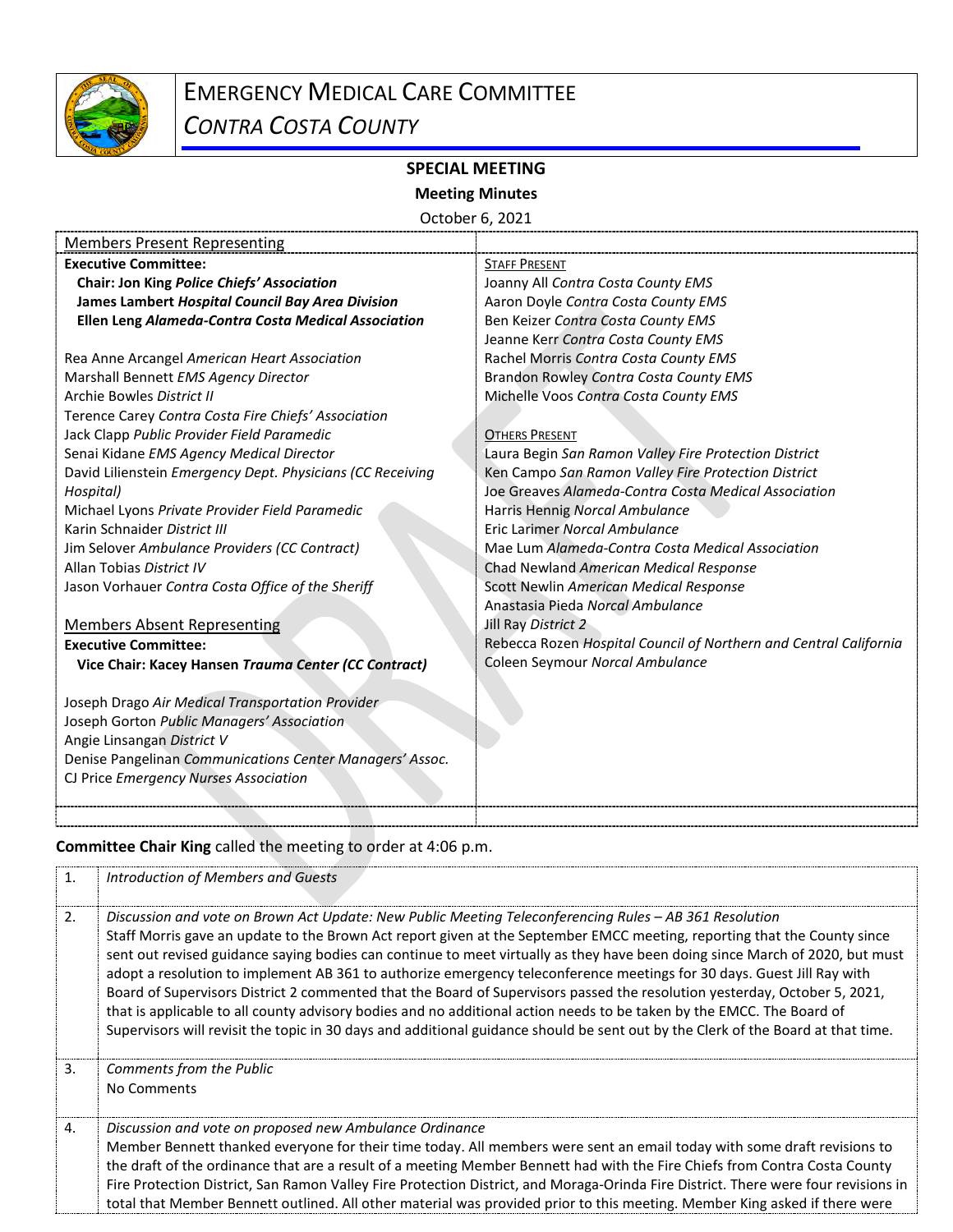any questions on the proposed new Ambulance Ordinance. Questions were asked and answered. Member Carey representing the Executive Chiefs commented they support the measure as written. After final discussion, Member King asked for a motion to endorse the proposed new ambulance ordinance with the inclusion of the four changes that were presented by Member Bennett at the beginning of the meeting. Member Selover motioned to support the proposed new ambulance ordinance with clarifications; seconded by Member Leng. Member King called for a roll call vote, which was done by Staff Morris. Voting members Arcangel, Bowles, Carey, Clapp, King, Lambert, Leng, Lilienstein, Lyons, Schnaider, Selover, Tobias, and Vorhauer voted aye; no voting members opposed; voting members Drago, Gorton, Hansen, Linsangan, Pangelinan, and Price were absent; motion passed. Member Bennett thanked everyone again and reported that the new draft will now go back to County Counsel.

5. *Adjournment at 4:58 pm*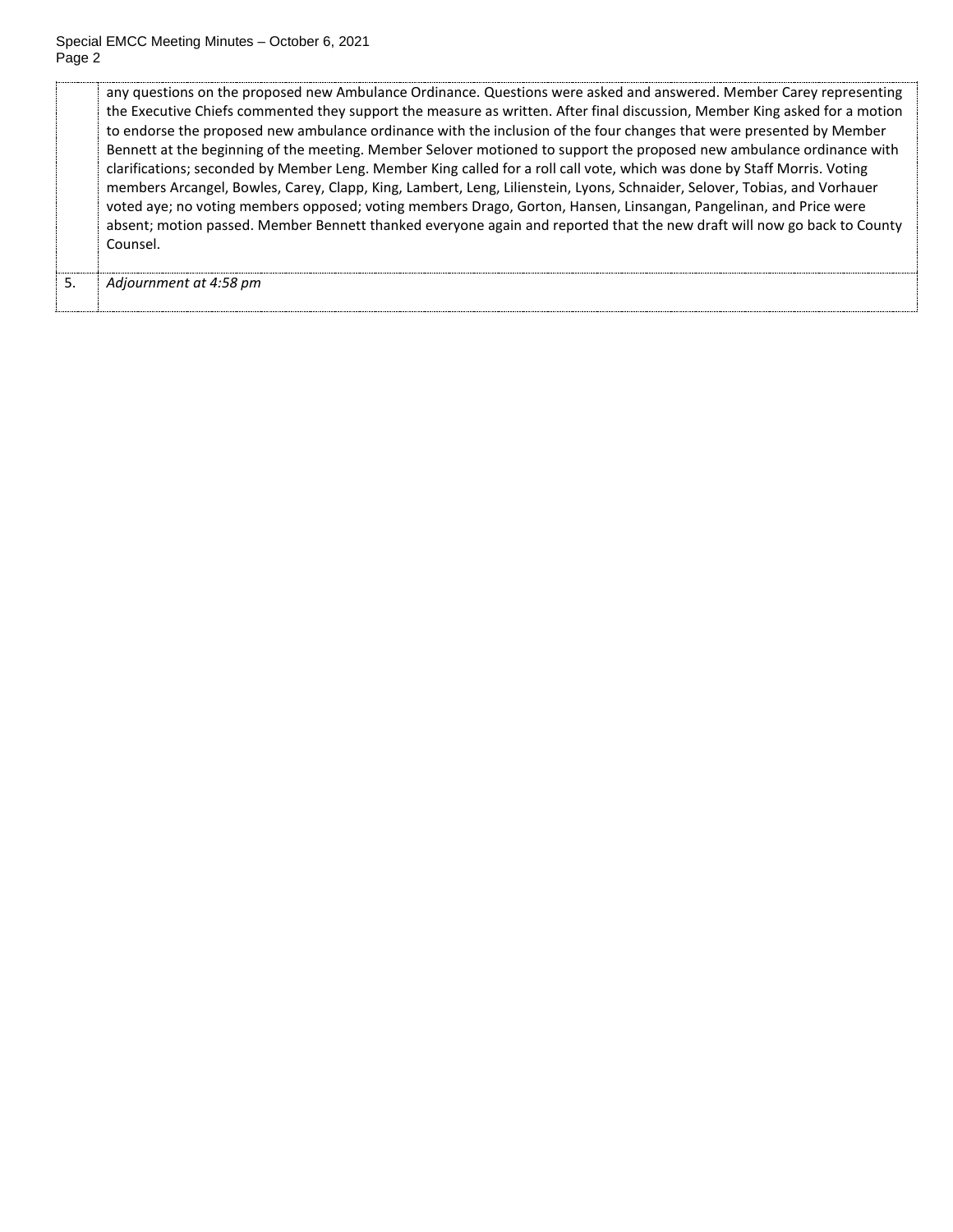#### EMCC Attendance 2020-2022

| Seats                                                                                  | <b>EMCC Members</b>                      | 12/9/2020          | 3/10/2021          | 6/9/2021           | 9/8/2021           | 10/6/2021*         | 12/8/2021 | 3/9/2022 | 6/8/2022 | 9/14/2022 |
|----------------------------------------------------------------------------------------|------------------------------------------|--------------------|--------------------|--------------------|--------------------|--------------------|-----------|----------|----------|-----------|
| <b>B1</b><br>Alameda Contra Costa Medical<br>Association                               | <b>Ellen Leng</b>                        | Present            | Present            | Present            | Present            | Present            |           |          |          |           |
| <b>B2</b>                                                                              |                                          |                    |                    |                    |                    |                    |           |          |          |           |
| American Heart Associaton                                                              | Rae Anne Arcangel                        | Present            | <b>Absent</b>      | <b>Absent</b>      | Present            | Present            |           |          |          |           |
| <b>B3</b><br><b>American Red Cross</b><br><b>B4</b>                                    | Vacant                                   | Vacant             | Vacant             | Vacant             | Vacant             | Vacant             |           |          |          |           |
| California Highway Patrol                                                              | Vacant                                   | Vacant             | Vacant             | Vacant             | Vacant             | Vacant             |           |          |          |           |
| <b>B5</b><br><b>Communications Center</b><br><b>Managers' Association</b><br><b>B6</b> | Denise Pangelinan                        | Present            | <b>Absent</b>      | Present            | Present            | <b>Absent</b>      |           |          |          |           |
| Contra Costa Fire Chiefs'<br><b>Association</b>                                        | <b>Terence Carey</b>                     | Present            | Present            | Present            | Present            | Present            |           |          |          |           |
| <b>B7</b><br><b>Contra Costa Police Chiefs'</b><br>Association                         | Jon King                                 | Present            | Present            | Present            | <b>Absent</b>      | Present            |           |          |          |           |
| <b>B8</b><br><b>Emergency Nurses Association</b>                                       | <b>CJ Price</b>                          | Present            | <b>Absent</b>      | Present            | <b>Absent</b>      | <b>Absent</b>      |           |          |          |           |
| <b>B</b> <sub>9</sub>                                                                  |                                          |                    |                    |                    |                    |                    |           |          |          |           |
| Hospital Council, Bay Area<br><b>Division</b>                                          | James Lambert                            | Present            | Present            | <b>Absent</b>      | Present            | Present            |           |          |          |           |
| <b>B</b> 10                                                                            |                                          |                    |                    |                    |                    |                    |           |          |          |           |
| <b>Public Managers' Association</b>                                                    | <b>Joseph Gorton</b>                     | Present            | Present            | Present            | Present            | <b>Absent</b>      |           |          |          |           |
| <b>B</b> 11<br><b>Trauma Center</b>                                                    |                                          |                    |                    |                    |                    |                    |           |          |          |           |
| (Contra Costa Contract)<br><b>B</b> 12                                                 | <b>Kacey Hansen</b>                      | <b>Absent</b>      | <b>Absent</b>      | <b>Absent</b>      | Present            | <b>Absent</b>      |           |          |          |           |
| Contra Costa Office of the<br>Sheriff                                                  | <b>Jason Vorhauer</b>                    | Present            | Present            | <b>Absent</b>      | <b>Absent</b>      | Present            |           |          |          |           |
| <b>B</b> 13<br>Contra Costa Health Services -<br><b>Behavioral Health</b>              | Vacant                                   | Vacant             | Vacant             | Vacant             | Vacant             | Vacant             |           |          |          |           |
| C <sub>1</sub><br>Ambulance Providers (Contra<br>Costa 9-1-1 Service Contract)         | Jim Selover                              | Present            | <b>Absent</b>      | Present            | Present            | Present            |           |          |          |           |
| <b>Air Medical Transportation</b><br><b>Provider (Contra Costa</b><br>Authorized)      | Joseph Drago                             | Present            | Present            | Present            | <b>Absent</b>      | <b>Absent</b>      |           |          |          |           |
| C <sub>3</sub><br><b>EMS Training Institution</b>                                      | Vacant (Prev.<br><b>Cameron Metzger)</b> | Present            | Present            | Present            | Vacant             | Vacant             |           |          |          |           |
| C <sub>4</sub><br><b>Private Provider Field</b><br>Paramedic                           | <b>Michael Lyons</b>                     | <b>Absent</b>      | Present            | <b>Absent</b>      | <b>Absent</b>      | Present            |           |          |          |           |
| C 5<br><b>Public Provider Field</b><br>Paramedic                                       | <b>Jack Clapp</b>                        | Present            | Present            | Present            | Present            | Present            |           |          |          |           |
| C 6<br><b>Emergency Department</b><br>Physicians                                       | <b>David Lilienstein</b>                 | Present            | <b>Absent</b>      | <b>Absent</b>      | Present            | Present            |           |          |          |           |
| <b>District I</b><br>(Gioia)                                                           | Vacant                                   | Vacant             | Vacant             | Vacant             | Vacant             | Vacant             |           |          |          |           |
| <b>District II</b>                                                                     |                                          |                    |                    |                    |                    |                    |           |          |          |           |
| (Andersen)<br><b>District III</b><br>(Burgis)                                          | <b>Archie Bowles</b><br>Karin Schnaider  | Present<br>Present | Present<br>Present | Present<br>Present | Present<br>Present | Present<br>Present |           |          |          |           |
| <b>District IV</b>                                                                     |                                          |                    |                    |                    |                    |                    |           |          |          |           |
| (Mitchoff)<br><b>District V</b>                                                        | <b>Allan Tobias</b>                      | Present            | Present            | Present            | Present            | Present            |           |          |          |           |
| (Glover)<br>E 1                                                                        | Angie Linsangan                          | Vacant             | Vacant             | Vacant             | Present            | <b>Absent</b>      |           |          |          |           |
| Ex Officio<br>E 2                                                                      | <b>Marshall Bennett</b>                  | Present            | Present            | Present            | Present            | Present            |           |          |          |           |
| Ex Officio                                                                             | Senai Kidane<br>Quorum                   | Present            | Present            | <b>Absent</b>      | Present            | Present            |           |          |          |           |

\*Special Meeting

Advisory Body + Brown Act done

Meeting Attendance Requirements per the Bylaws:

A. EMCC members shall attend EMCC meetings. B. A member who cannot attend a meeting must notify the Chair and may have one excused absence in a twelve month period. C. Whenever a member does not attend two regularly scheduled meetings, within a rolling twelve

month period, complete their Brown Act requirements or fails to meet the criteria for sitting on the advisory body the EMS Agency shall notify the nominating agency/organization of the

absences and request appropriate action.<br>D. Members must complete the required Ethics and Brown Act training provided by the County<br>within three months of appointment and submit the "Training Certification for Member of<br>Co

further participate until the requirement is fulfilled.

F. Ethics and Brown Act training is recommended to be completed every two years while serving on a County Advisory Committee.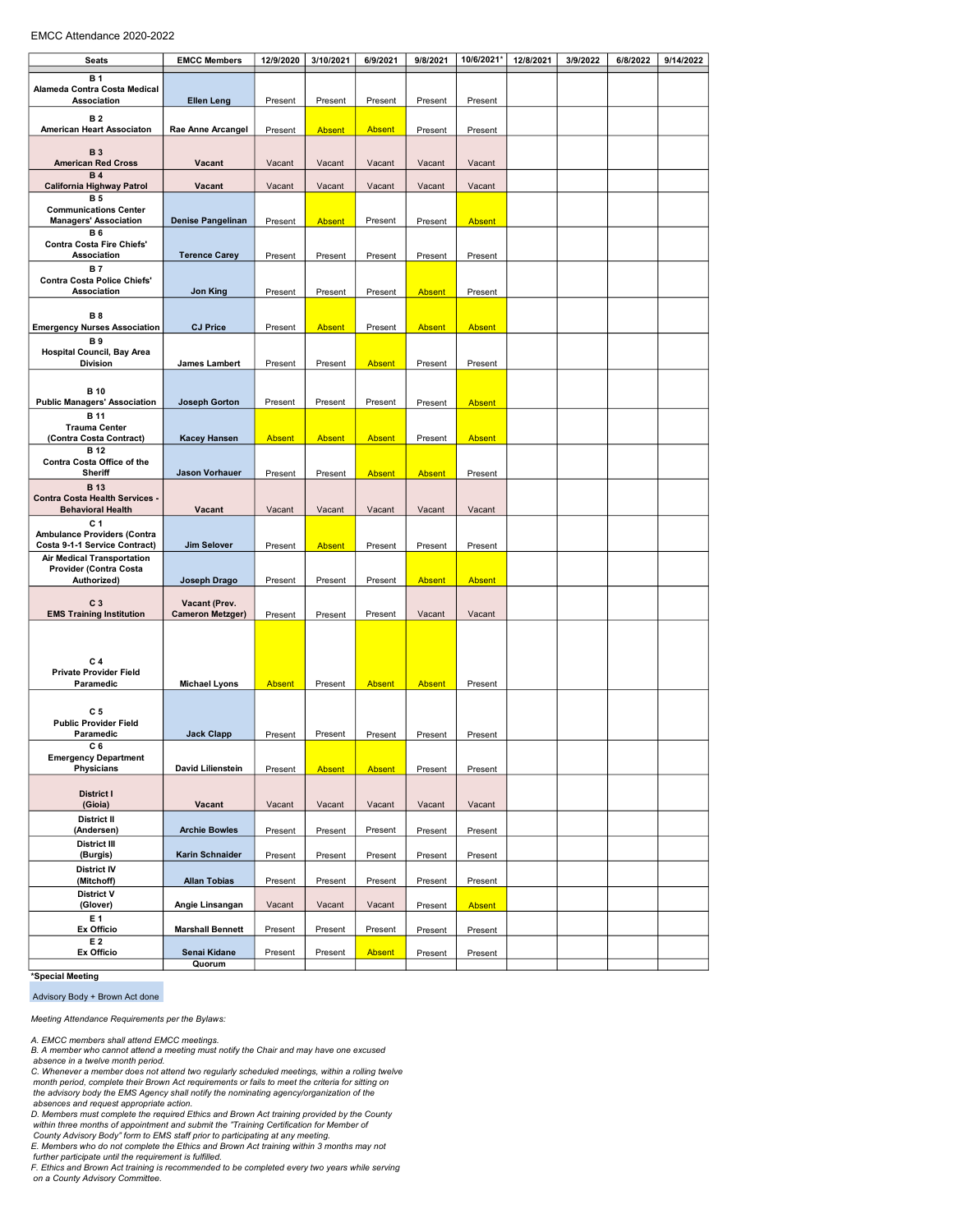#### Contra Costa County EMERGENCY MEDICAL CARE COMMITTEE

## **Annual Report for 2021**

#### **Advisory Body Name:** Emergency Medical Care Committee (EMCC)

**Advisory Body Meeting Time/Location:** 4:00 p.m. - 5:30 p.m. on the second Wednesday of March, June, September, and December, unless otherwise noted. In-person meetings were paused in 2021 and all meetings have been held virtually via Zoom.

**Chair:** Jon King (December 2019 – November 2021); James Lambert (December 2021 – Present) **Staff Person:** Rachel Morris (January 2017 – Present), Health Services, Emergency Medical Services **Reporting Period**: January 1, 2021 – December 31, 2021

#### **I. Activities:**

The EMCC, over four (4) regular meetings in the past year and one (1) special called meeting in October, was involved in or kept its membership informed about the following:

- Alliance Annual Performance Report was approved by the Board of Supervisors, and a five (5) year extension to the County-Fire District Emergency Ambulance Services contract began on January 1, 2021.
- Continued discussion on the update to the county ambulance ordinance. LEMSA staff met with stakeholders to discuss and optimize the plan before bringing to the EMCC in October for a motion to approve, which passed unanimously. Next steps include finalizing the document with County Counsel before bringing the ordinance to the Board of Supervisors for approval and implementation. Updates in the ordinance include but are not limited to focus on non-emergency ambulance services and public safety, and integration of emergency and non-emergency transport providers in mass casualty and disaster events.
- LEMSA participation with CCHS partners and system stakeholders on opiate overdose workgroup.
- The Board of Supervisors recognized May 16-22<sup>nd</sup> as National EMS Week, and May 19<sup>th</sup> as EMS for Children Day.
- San Ramon RFP contract update: This Contract was approved by the BOS on November 2<sup>nd</sup>, 2021. SRVFPD will be included in the next EMS Plan as the exclusive non-competitive 911 transport provider in ERA IV.
- EMSA approved EMS for Children (EMSC) regulations; LEMSA staff working on the local efforts for Contra Costa EMS for Children system of care.
- Treatment guidelines and policies updated for 2022 are finalized. Implementation is January 1st, 2022.
- Biannual activity reported for the Contra Costa Med-Health Coalition to comply with Hospital Preparedness Program (HPP) program requirements.
- Continued discussion on adverse impacts on 9-1-1 ambulance providers and patient care associated with prolonged ambulance patient offload delays (APOT).
- EMSA denials of Contra Costa 2016 & 2017 EMS system plans and appeals associated with the County Alliance procurement process in 2014.
- Hiring of Landee Linn as a new LEMSA Prehospital Care Coordinator.

#### **II. Accomplishments**

- Approval of EMCC 2020 Annual Report.
- Successful nominations and establishing of new EMCC Executive Committee for the 2021-2023 term.
- LEMSA successful launch of Buprenorphine trial.
- EMCC approval of proposed new ambulance ordinance.

#### **III. Attendance/Representation**

The EMCC is a multidisciplinary committee with membership consisting of representation of specific EMS stakeholder groups and organizations plus one (1) consumer member nominated by each Board of Supervisor member. There are twenty-four (24) authorized, voting seats, and two (2) non-voting, ex-officio seats on the advisory body. In 2021, nineteen (19) voting member seats and two (2) ex-officio seats were filled; five (5) seats were unfilled. A quorum was achieved at four (4) of the four (4) regular EMCC meetings, as well as at the one (1) special meeting in 2021.

#### **IV. Training/Certification**

Each new EMCC representative was given a copy of the Advisory Body Handbook and copies of the "The Brown Act and Better Government Ordinance Training Video" and "Ethics Orientation for County Officials" video (updated to "Ethics for